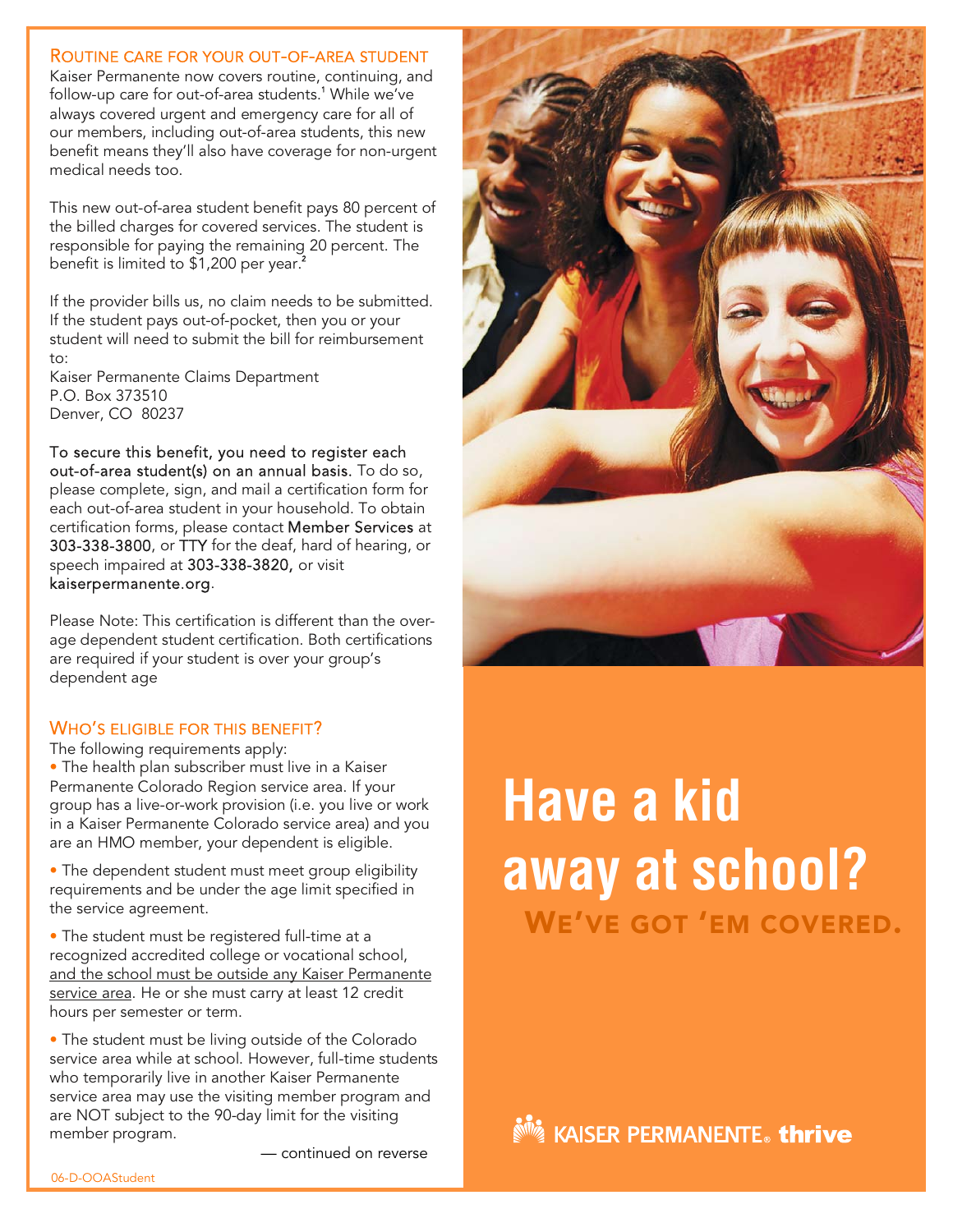#### PRESCRIPTION DRUG COVERAGE

Eligible out-of-area students can get medically necessary prescription drugs at Kaiser Permanente pharmacies or through our mail-order pharmacy at your plan's copayment/coinsurance3 level. We will also reimburse 80 percent of the cost of medically necessary prescription drugs purchased at non-Kaiser Permanente pharmacies outside of our service area.

1. *Effective with contract renewal on or after January 1, 2006, for large and small commercial HMO group and Kaiser Permanente for Individuals and Families plans.* 

*The plans listed below are NOT eligible for this benefit:*

- *• Out-of-Area Preferred Provider Option (PPO)*
- *Out-of-Area Indemnity*
- *Colorado Springs PPO*
- *Point-of-Service Plans (e.g., Added Choice® or Added Choice® Triple Option)*
- *Deductible Plans with Health Savings Account (HSA) Option*
- *Standard and Basic Small Group HMO Plans*

2. *Coverage may be based on calendar or contract year, depending on what your plan is based on. Please consult your* Evidence of Coverage Summary Chart *to determine which applies to your coverage.*

3. *The amount you must pay for a covered service may be a specific dollar amount (copayment) or percentage of charges (coinsurance), depending on what your plan is based on. Please consult your* Evidence of Coverage Summary Chart *to determine which applies to a particular service.*

#### EXCLUSIONS AND LIMITATIONS

The student out-of-area benefit does NOT cover the following:

#### Emergency and urgent care

Regardless of where an emergency occurs, it is always covered under regular HMO benefits with applicable copayment/coinsurance. Emergency room copayment/ coinsurance is waived if a member is admitted as an inpatient. Don't forget, if your student is admitted as an inpatient to an out-of-plan hospital, please contact us as soon as possible at 1-800-632-9700 so we may assist in coordinating care and reducing your risk of incurring noncovered inpatient charges.

#### Care inside home service area

The student out-of-area benefit does not apply to care received within their home service area. Regular plan copayments/coinsurance apply and services must be obtained through Kaiser Permanente or its designated providers (whichever applies) when the student is inside their home service area.

#### Transplant services

Transplant follow-up services are not covered under the student out-of-area benefit unless prior authorization is obtained from Kaiser Permanente.

## Services obtained outside the United States

Semesters abroad, semesters at sea, missionary work abroad, etc., are not covered.